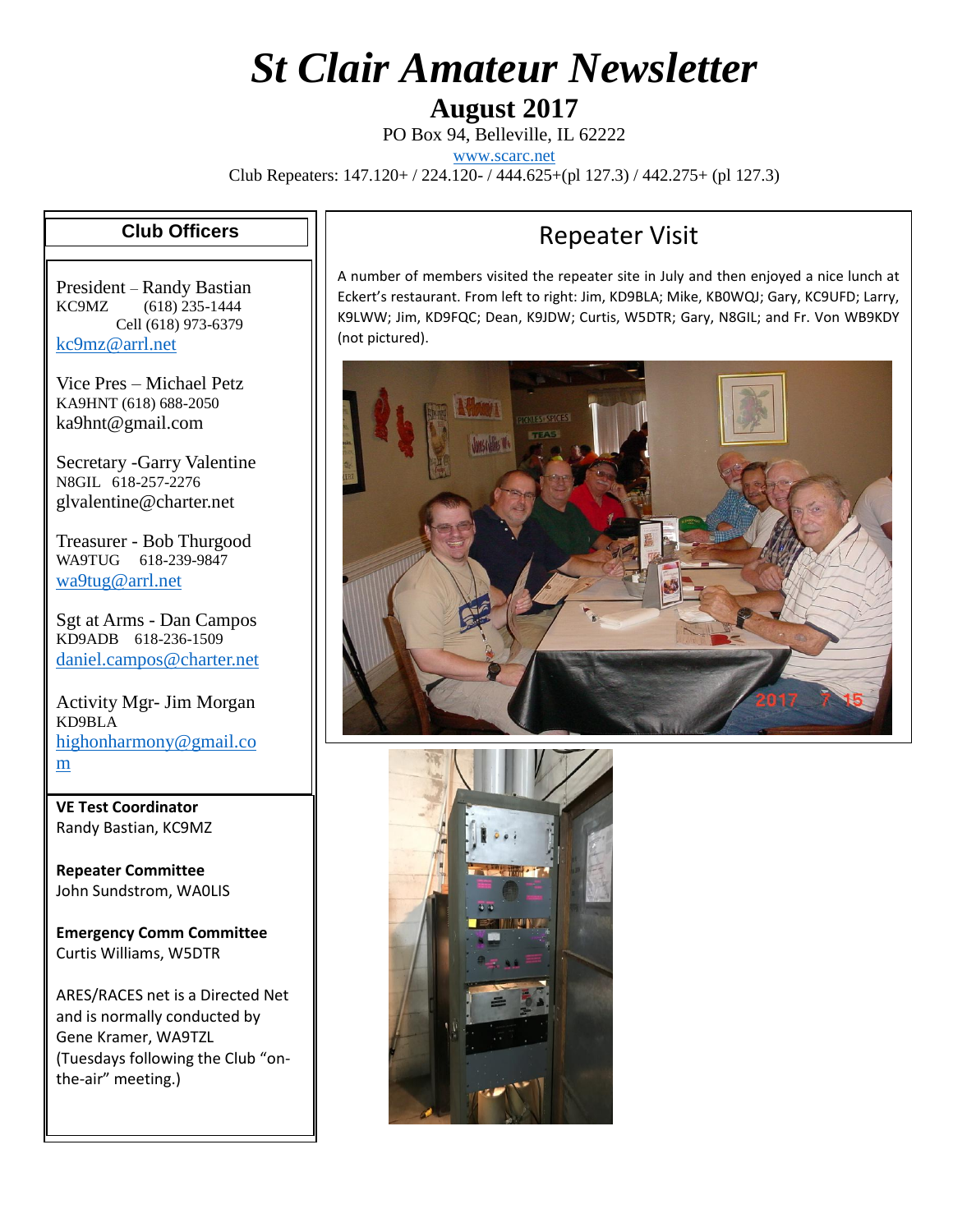#### MS Gateway Getaway Bike Ride September 9 – 10, 2017

I would like to extend an invitation for you to "Join the movement" against MS. The Express Scripts Bike MS Gateway Getaway Bike Ride is in planning and will take place September 9-10, 2017. The Gateway MS Chapter is expecting its highest number of riders yet at an estimated 3,800 bike riders.

In order to support this event, we need your help.

As a volunteer, you will be responsible for: Having a winning attitude Come prepared with the equipment necessary for your assignment Following the directions and guidelines of Net Control and the MS Staff

Assignments may include the following: Working with a Rest Stop SAG vehicle **Situations** Medical

Please drop me an email to let me know you are interested, so that I can make sure you are on my list. If you would like more information on the 2017 MS Bike Ride, please contact me at 314-496-7271 (Rebecca) or [kc9cij@gmail.com.](mailto:kc9cij@gmail.com) The MS Office is also available to answer your questions at 314-781-9020.

I look forward to working with you this year. Sincerely, Rebecca Carroll MS Volunteer

Meeting Date, Time and Location: This month's meeting will be on August 31<sup>st</sup> at the Belleville Fire House #4. The meeting starts at 8:00PM. Many start to gather at 7:30PM. Hope to see you there….

**New Members:** New applications should be submitted to the Sgt. at Arms. Applications will be vetted by the Sgt. at Arms and will be brought forward for a vote at the next monthly meeting after being submitted. We look forward to meeting/greeting any new member because to grow our club, we must find people that love to talk (should not be too hard) and that would love to be on the radio. So putting the two together can make a dedicated enthusiast for HAM Radio. We welcome all new members and prospective members and thank them for their interest in Ham Radio.

## HAMFESTS:

September 15-17, TAPR Digital Communications Conference, Holiday Inn Airport West, Earth City, MO, go to [www.tapr.org/dcc](http://www.tapr.org/dcc) for more info. This is a great chance to experience this event without the travel.

September 16, Peoria Superfest 2017, Exposition Gardens, Peoria, IL

October 28<sup>th</sup>, 26<sup>th</sup> Annual Halloween Hamfest, Kirkwood, MO

Make your plans now! Summer hamfest are a Ham Radio tradition and fun!